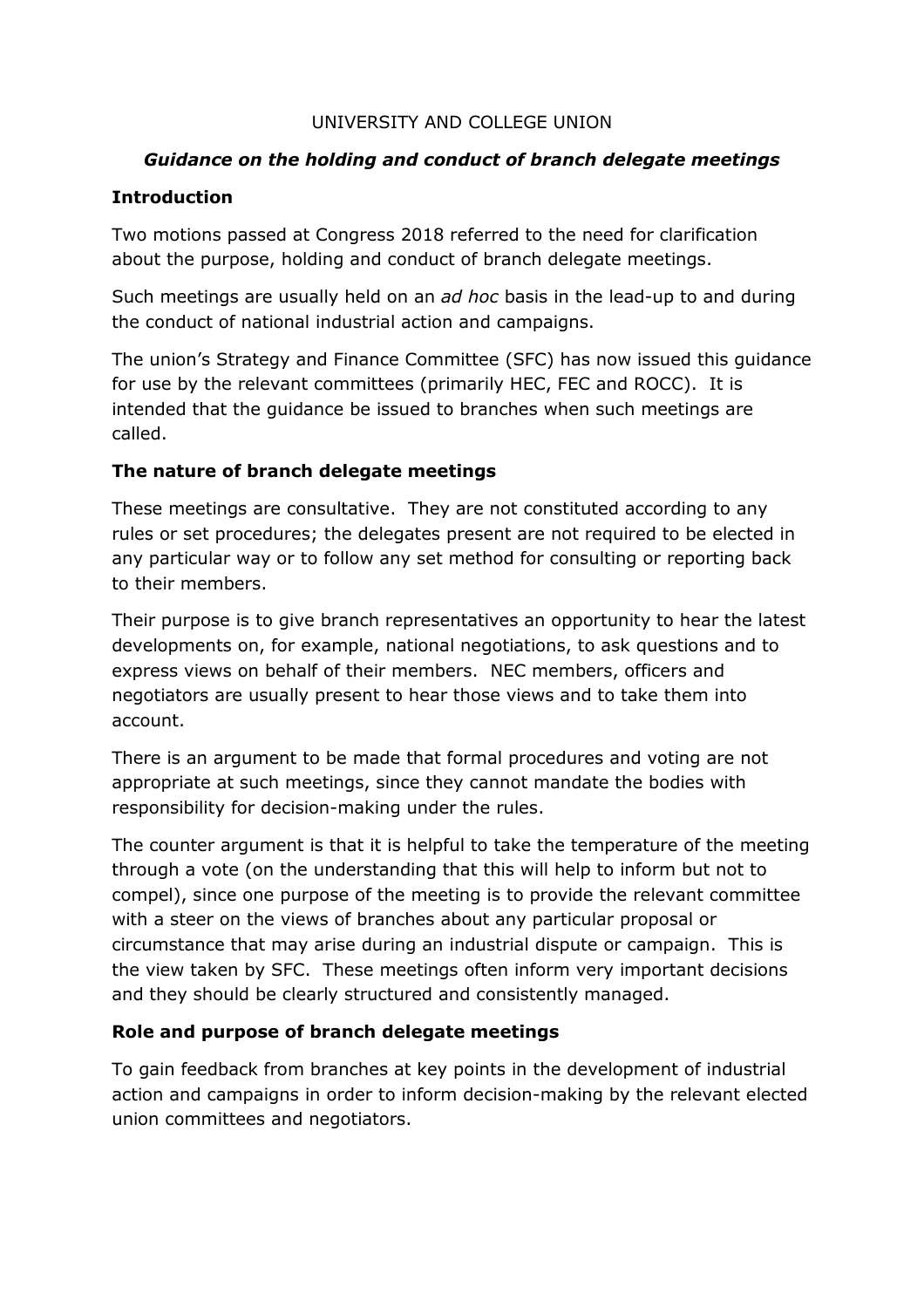# **Calling of meetings**

Branch delegate meetings should normally be called by the general secretary following a decision of the committee of the union having responsibility under the rules for the oversight or conduct of the relevant industrial action or campaign. Where the meetings are urgent, the decision to call delegate meetings can be delegated to the officers of the relevant committee, who should report their decision to the committee members as soon as possible.

As much notice as possible should be given to branches to enable them to consult their members as thoroughly as practicable in the time available, preferably to include the opportunity to hold general meetings. However, it has to be recognised that there will be circumstances where events may be moving quickly and where both the length of notice of meetings and the ability of branches to hold meetings will be unavoidably curtailed. In such circumstances, branches should be encouraged to consult members by email and at least to hold a meeting of the branch committee or officers to agree on their delegates and the feedback to be given to the branch delegate meeting.

### **Subject matter for meetings**

The communication to branches calling the meeting should make clear:

- Why the meeting has been called
- The key issues to be discussed at the meeting
- The need for branches to gain feedback from members on those issues and for delegates to prepare themselves to make brief oral reports to the meeting
- An agenda for the meeting
- The identity of the chair of the meeting
- An indication of how the outcome of the meeting will be reported within the union's structures

### **Conduct of meetings**

The core business of branch delegate meetings should be to gain feedback from branches on members' views on the key issues for discussion.

When giving their reports delegates should describe how they have consulted members within the time available.

Other features of the meetings:

• Provided that the main issue or issues are amenable to a vote (complex ones with a variety of possible outcomes usually are not) then indicative votes should be taken in order to gain a clear view of the balance of view of UCU members as reported by their branch delegates